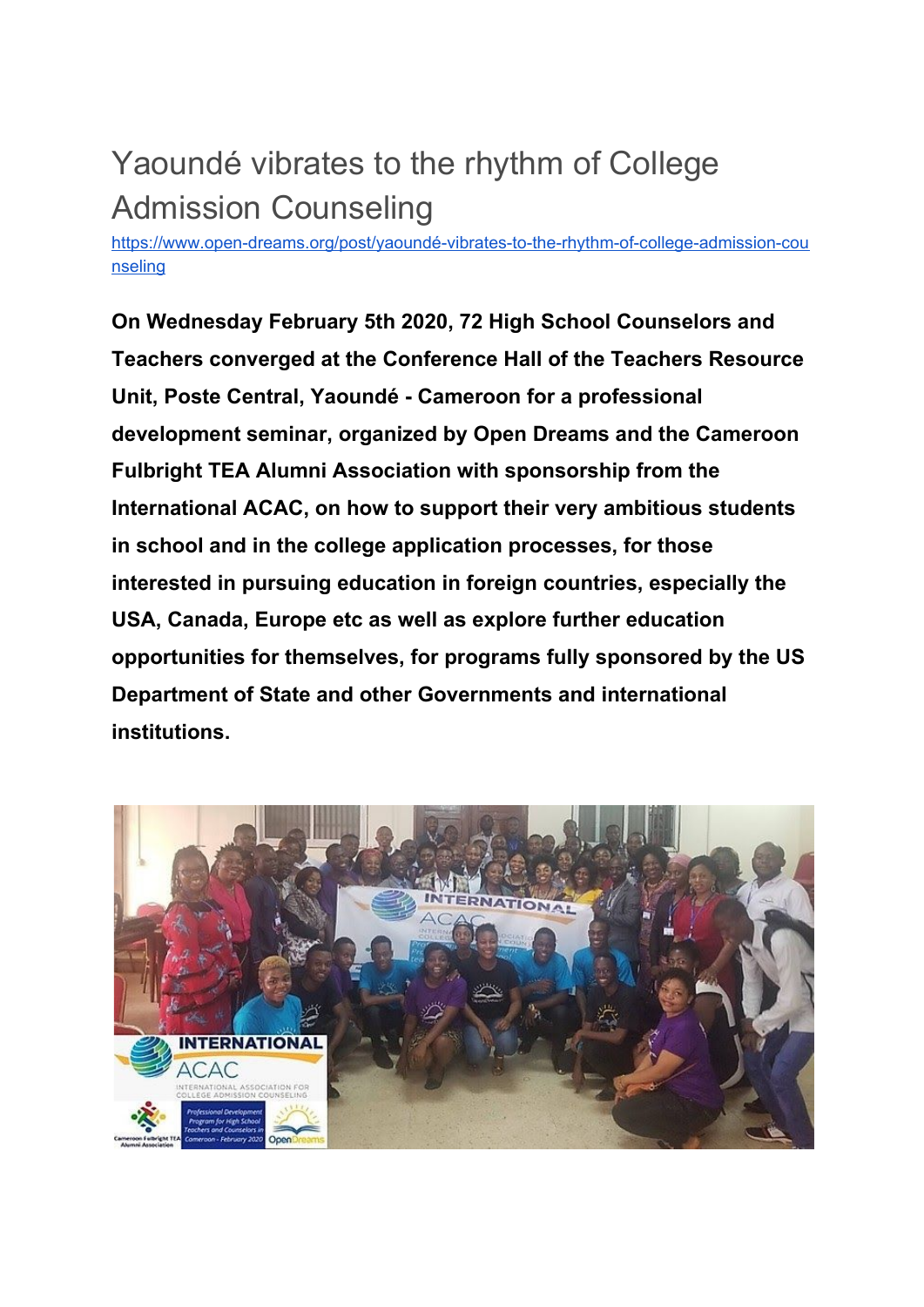**Kick-starting the seminar, the Head of the Teachers Resource Unit encouraged the audience to continue to explore news ways to keep the steam on and meet the emerging needs of young learners and by extension the growing needs of the nation in the areas of education and sustainable development.**



**The Seminar Proper**

**The program coordinator, International ACAC Scholar and Fulbright Alumna, James Akaba, gave a preview of the entire program while heartily thanking all who responded to the invitation before introducing the first presenter for the day, Atem Arabella, an English Language teacher, a counselor and a Fulbright TEA Alumnus.**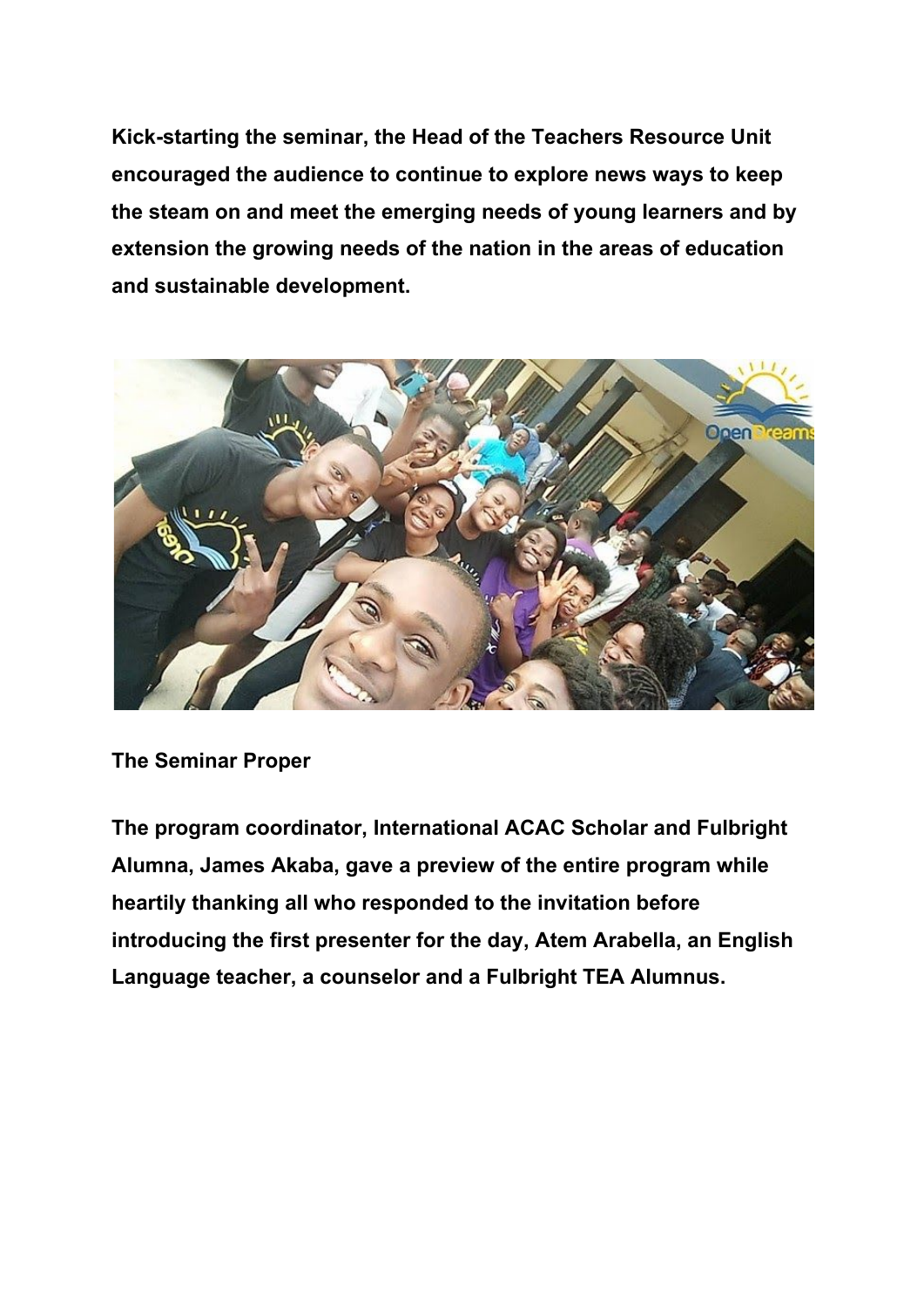

## *Atem Arabella*

**The second major presenter, FEKA Parchibell, a Fulbright TEA Alumnus and very renowned community activist in the areas of education and women empowerment focused on teacher leadership within the school community and beyond, highlighting key strategies, qualities and selfless efforts within he school community which can make teachers to stand out as leader and hence create resounding impact leading students to the development of their full potential.**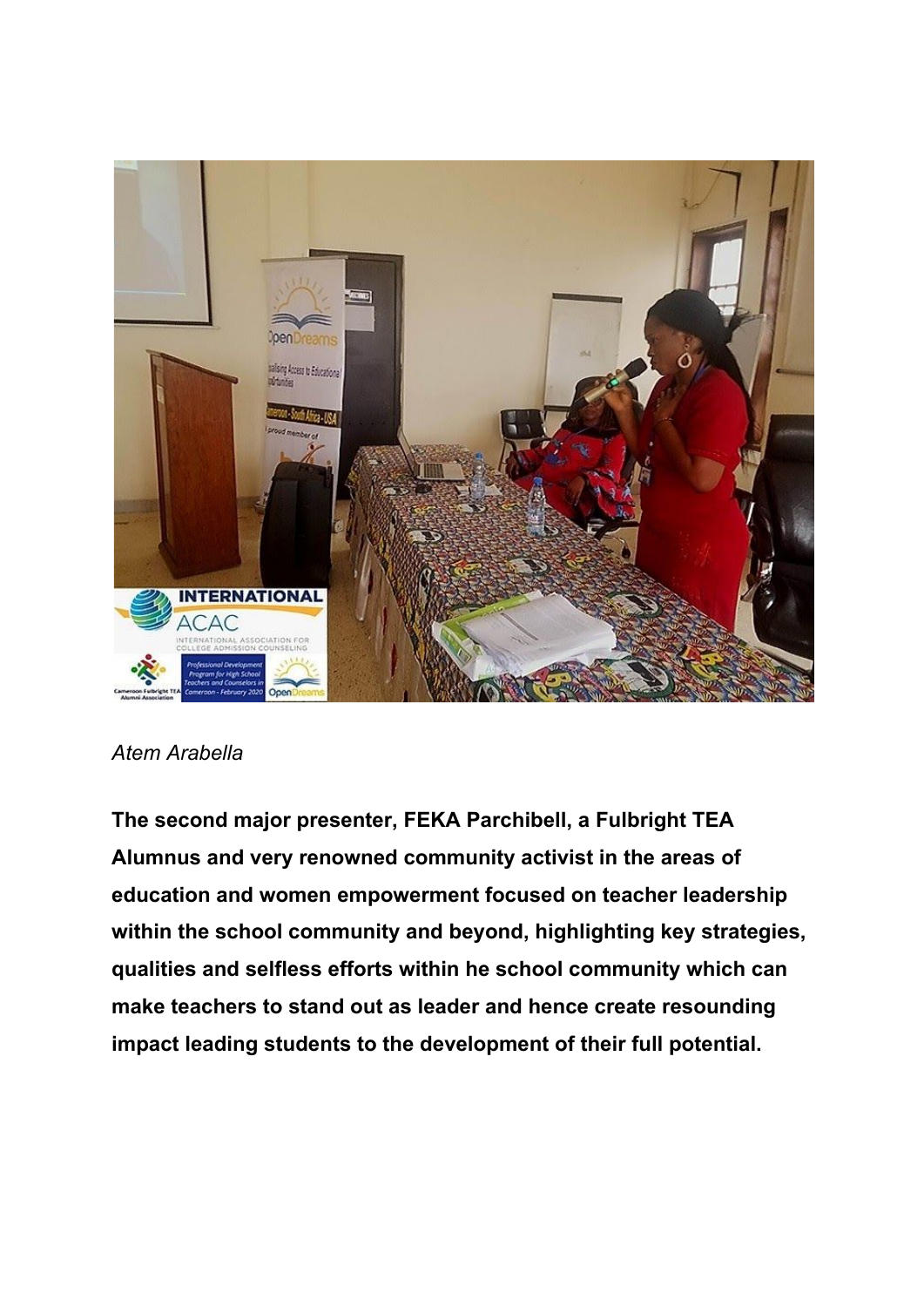

## *Feka Parchibell*

**James Akaba queued in to present Open Dreams, a member of the HALI Access Network and how teachers in the field can work with the organization to create pathways for outstanding students by supporting and empowering them to achievement dreams they might never have thought achievable. Among other things, he added that teachers should follow up their students very closely and recommend to Open Dreams the brightest ones who are highly motivated, have love for the community, demonstrate high leadership skills, are well cultured, ready to tackle challenges and to go any length to academic achievement.**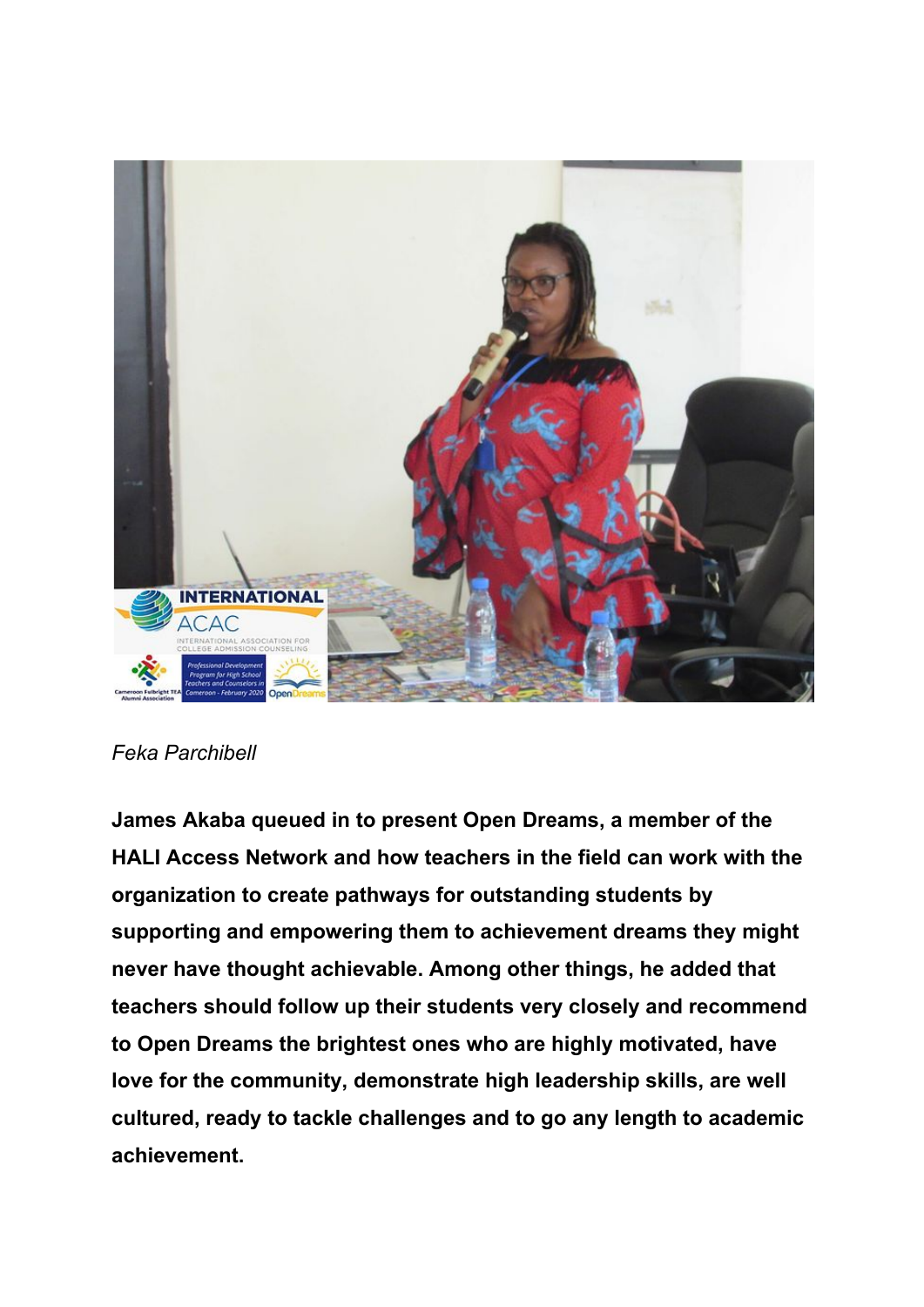

## James Akaba

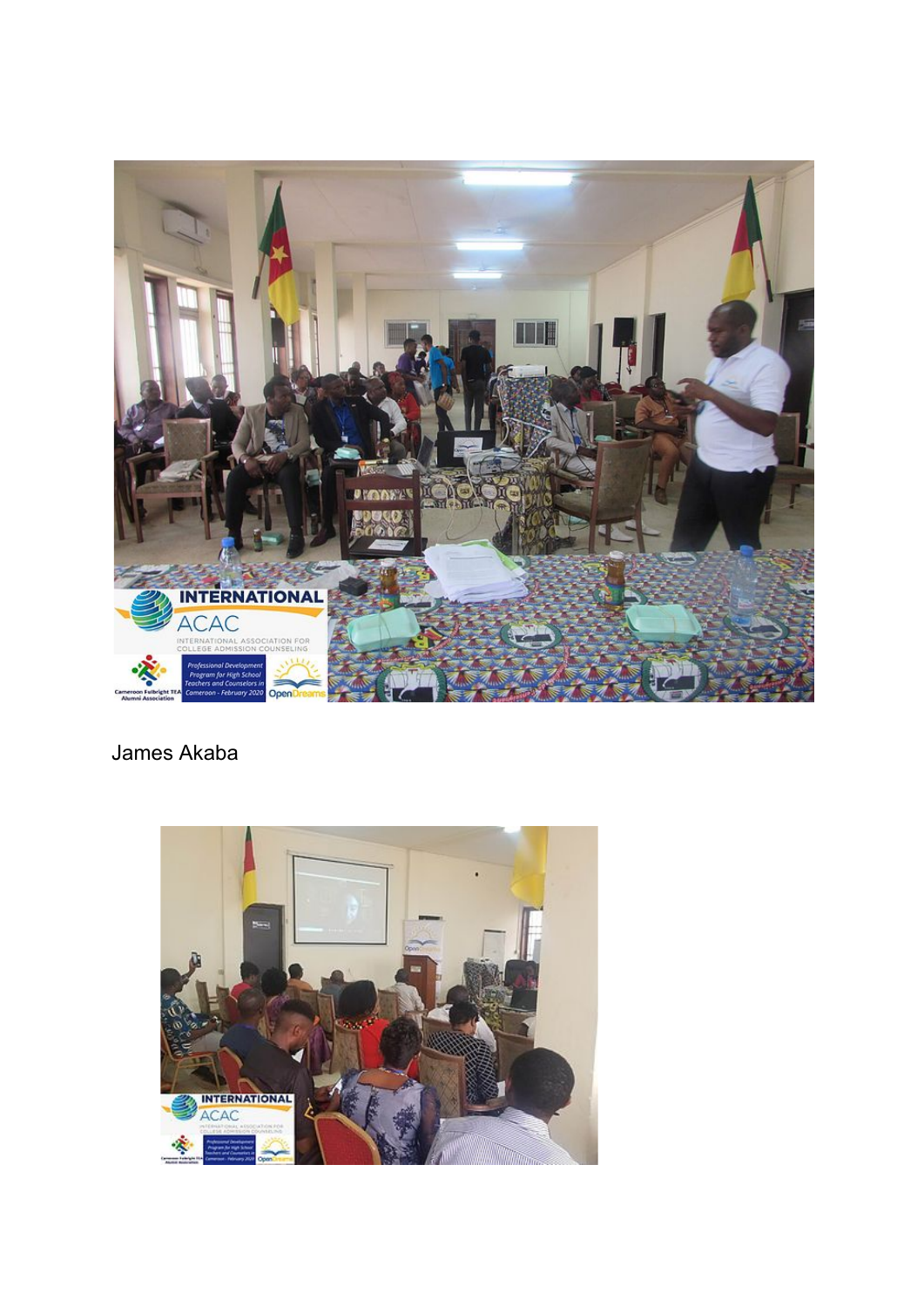**James Akaba, came on board once again, to make a very thorough presentation for an hour on the vast educational opportunities for students and teachers and the rigorous work it entails, the possible challenges, the key processes involved to boost one's candidacy and to also come up with a very competitive application file that stands out. Part of this involves keenly following up students, coaching and mentoring them over time and providing leadership opportunities to them so that they stay on the lane of consciousness and high-achievement all along.**

**Soon after, FEKA Parchibell came up to talk about Pro-activism in the community outside the school and how teachers have the best advocacy platform to mentor and shape the society; how they can move the ideas from the classroom to impact the society. She talked about the extra-ordinary work she has been doing in Cameroon, Uganda and other countries around supporting girls, the underprivileged and empowering communities thanks to the opportunities which came with international education, selflessness and the readiness to make a difference in the community.**

**Atem Arabella shared her inspiring and success story on the challenges she is passionately addressing through her community-based organization while working with students with disabilities (dyslexia, autism) and helping them to sustain hope and hold tied to their dreams. This is an area many people are impatient with and she has found a fortune working with the young kids with special needs.**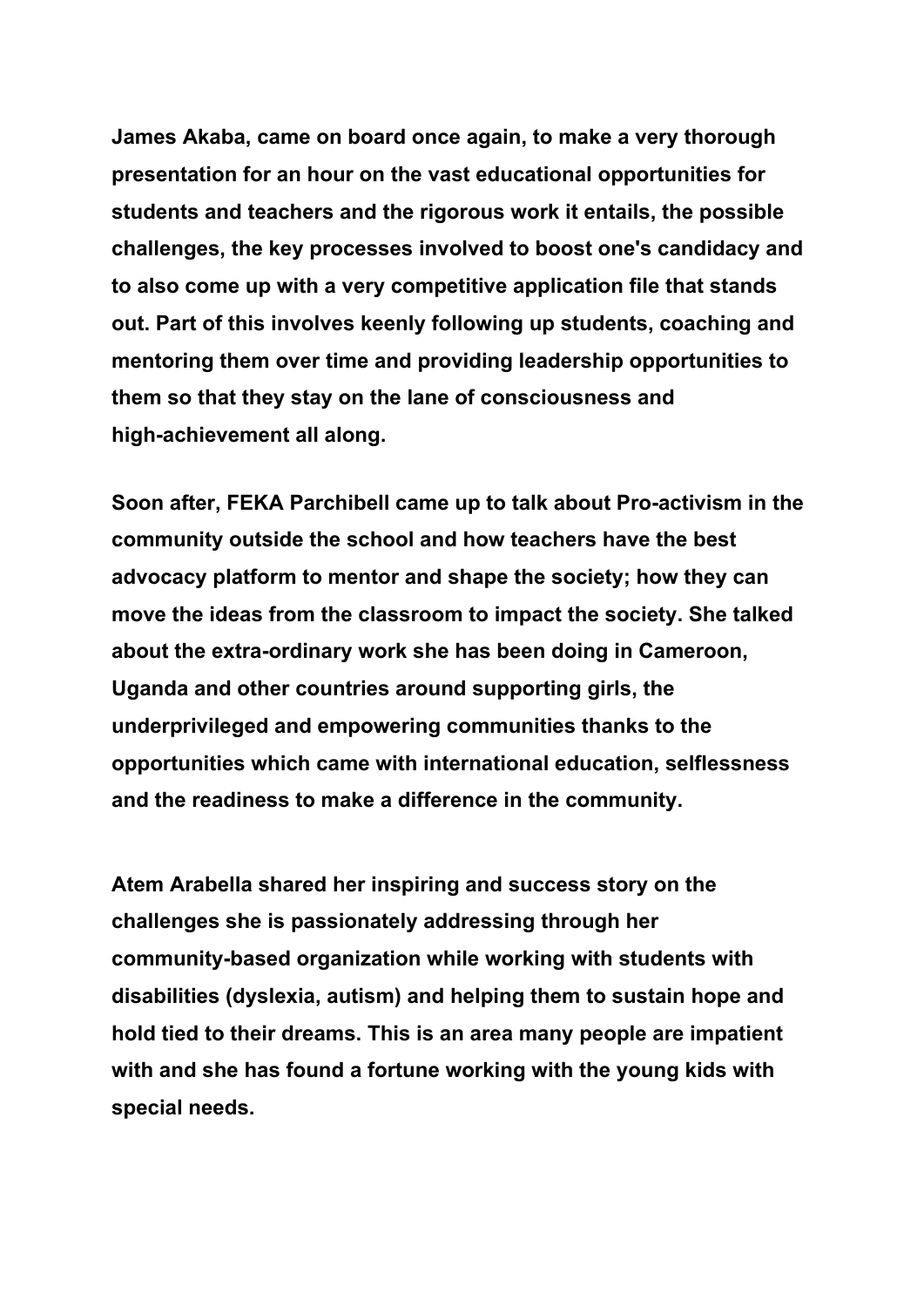**Now, another presentation switch - Jonathan Burdick, Prevost, Cornell University moved the audience with an inspiring presentation on the immense Potential in Africa, a continent he has fallen in love with and is fondly referred to within international circles as the "Africa-Guy". With such conscious on the immense potential on a continent he has been exploring for the past four decades as an international education expert, he underlined the importance of nurturing students, harnessing the potential and helping the students in their progressive academic development. He spoke particularly of Cornell University and the opportunities high-achieving students can access.**

**John Njende, an Open Dreams scholar spoke about his encriching experience at the Yale Young African Scholars (YYAS) Summer Program and the role teacher-mentors and models have played in his life as as a student which made him suitable enough to be accepted into Open Dreams. Elle Elieh Junior spoke about the Open Dreams Summer Academy and mentorship experience and thanked the teachers who sacrificed a lot to mold him and who also wrote letters of recommendation for him and how he is on a steady part of academic achievement thanks to the many who believed in him from day one.**

**Evans Nomboh, another Open Dreams Scholar, expressed appreciation at the work done by teachers who exercise patient with**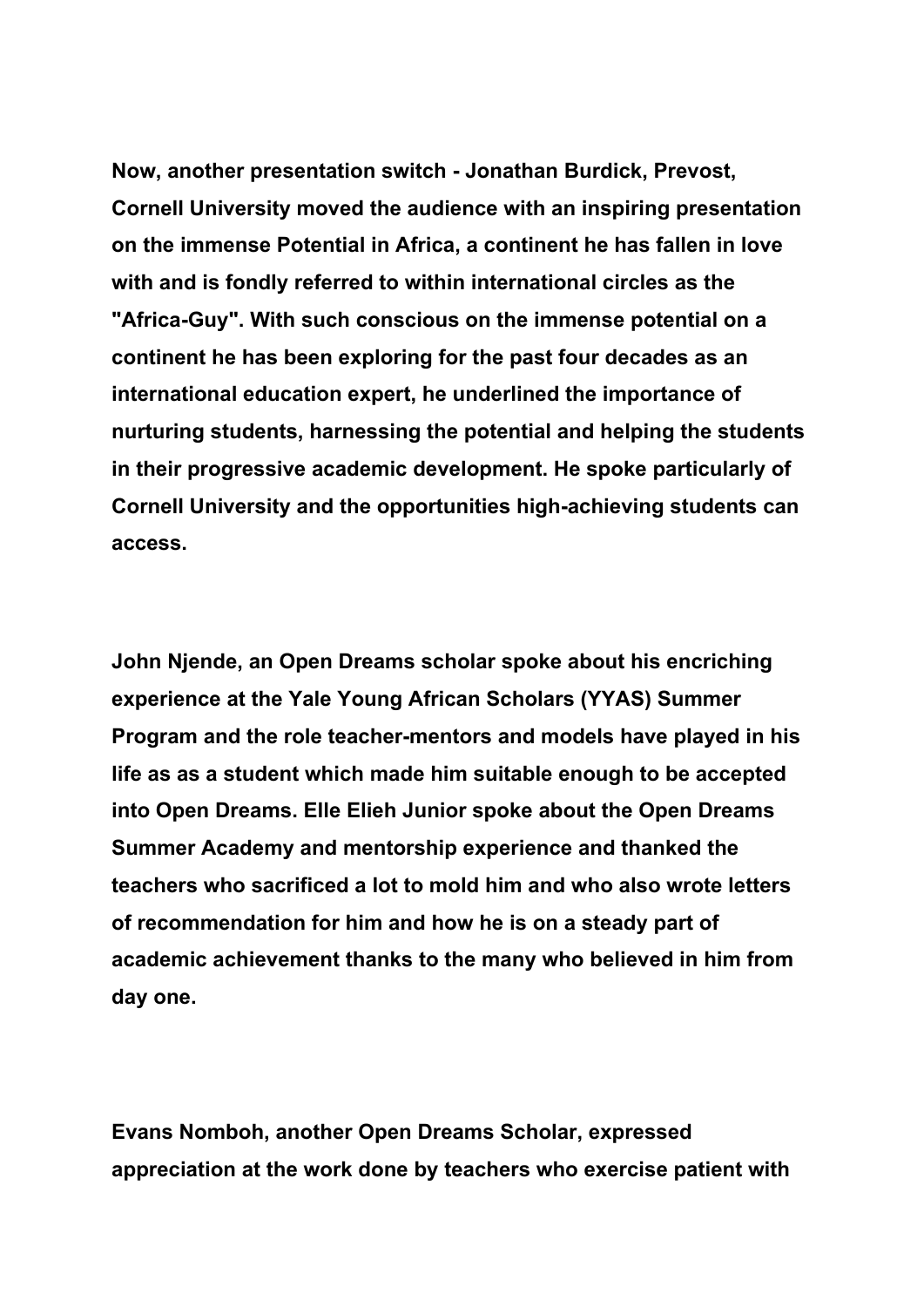**them and they are the academic giants on whose shoulders students stand to achieve their dreams.**



**Mballa who coordinates the YYAS for Cameroon, in a short presentation, said there are many bright students but the difference comes from the students' involvement out of classrooms. He urged the teachers to follow up the students who may be reckless with receiving and replying to email and help them to develop interest in constantly checking their emails, seeking support where need be and replying on time . This brought the seminar to an end at 5:15pm. It**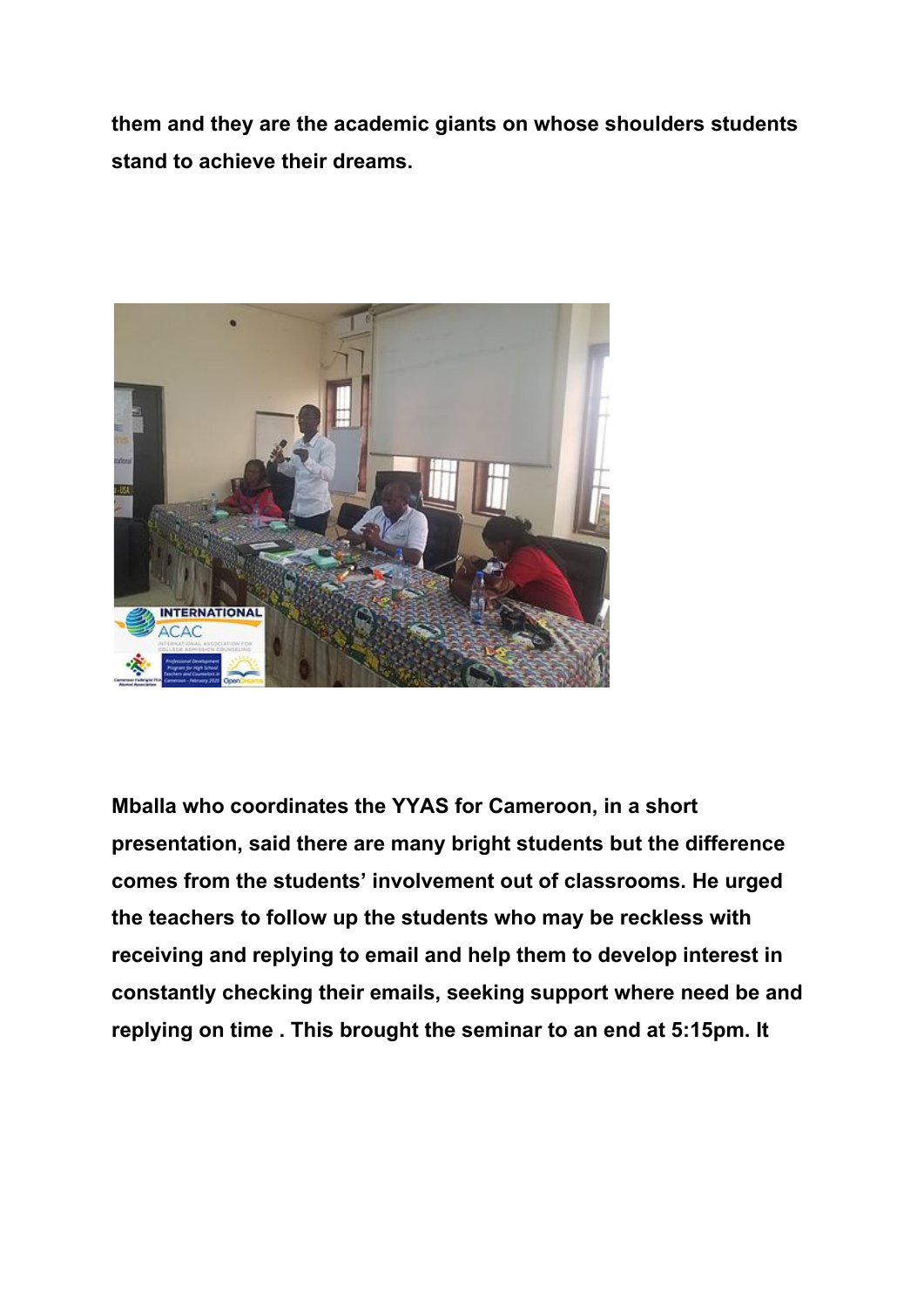**was such a successful seminar and the positive reactions from participants were overwhelming.**



*Seminar Sponsorship: The International Association for College Admission Counseling (Opportunity Pathway Funds).*

*Organizers: Open Dreams and the Cameroon Fulbright Alumni Network alongside members of the International ACAC.*